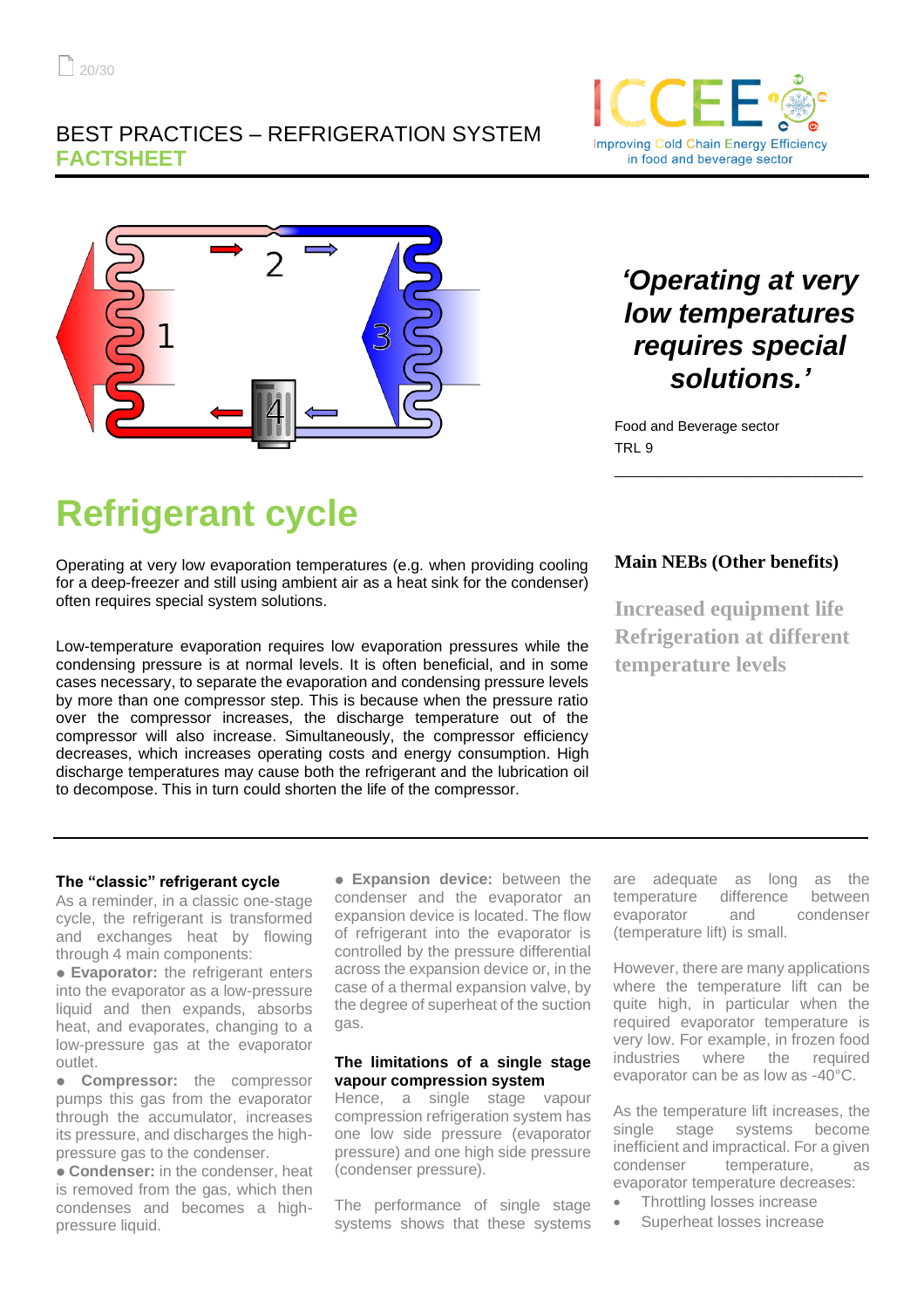## BEST PRACTICES – REFRIGERATION SYSTEM **FACTSHEET**

- Compressor discharge temperature increases
- Quality of the vapour at the inlet to the evaporator increases
- Specific volume at the inlet to the compressor increases

#### **The assets of multi-stage systems**

As a result of this, the refrigeration effect decreases and work of compression increases. Due to these drawbacks, single stage systems are not recommended when the evaporator temperature becomes very low (or when the condenser temperature becomes high). In such cases multi-stage systems are used.

*In practice, for fluorocarbon and ammonia-based refrigeration systems, a single stage system is generally used up to an evaporator temperature of –30°C. A two-stage system is used up to –60°C and a three-stage system is used for temperatures below –60°C.* 

**\_\_\_\_\_\_\_\_\_\_\_\_\_\_\_\_\_\_\_\_\_\_\_\_\_\_\_\_\_**

**\_\_\_\_\_\_\_\_\_\_\_\_\_\_\_\_\_\_\_\_\_\_\_\_\_\_\_\_\_**

Apart from high temperature lift applications, multi-stage systems are also used in applications requiring refrigeration at different temperatures. For example, in a dairy plant refrigeration may be required at –30°C for making ice cream and at 2°C for chilling milk. In such cases it may be advantageous to use a multievaporator system with the low temperature evaporator operating at –30°C and the high temperature evaporator operating at 2°C

#### **Two-stage system**

A two-stage system is a refrigeration system working with a two-stage compression and mostly also with a two-stage expansion. Flash gas is separated from liquid refrigerant in an intermediate receiver between the two expansion valves. The high-stage compressor will then remove the flash gas. The removal of the gas between the expansion stages reduces the quality of the refrigerant vapor that enters the evaporator. Each mass unit of refrigerant passing through the evaporator will then be able to absorb more heat, reducing the required refrigerant mass flow rate for a given cooling capacity. This in turn reduces the required low-stage compressor size. Because of the enhanced heat transfer coefficient in the evaporator, the heat transfer area needed is also reduced.

#### **Intercooler**

An intercooler system uses an intermediate evaporation step to cool the discharge gas from the first compressor step.

The refrigerant liquid leaving the condenser is split into two streams. The smaller part of the liquid is fed through an intermediate expansion valve, and then allowed to evaporate on one side of the intercooler. The main flow is sub-cooled by leading it through the other side of the intercooler. The sub-cooled refrigerant liquid leaving the intercooler is fed through the main expansion valve and then through the main evaporator.

The sub-cooling decreases the inlet vapor quality, which reduces the refrigerant mass flow rate through the evaporator and the required lowstage compressor size for a given cooling capacity. This results in efficient gas cooling. The discharge gas from the high stage compressor can be kept at an acceptable



temperature, and the compressor efficiency is increased.

#### **Cascade systems**

The cascade system consists of two separate refrigeration circuits connected only by an intermediate cascade heat exchanger. The hightemperature circuit is cooled by an air condenser at ambient temperature, and uses the cascade heat exchanger as the system evaporator. The low-temperature system produces the low-temperature cooling in the cold evaporator, and uses the cascade exchanger as a condenser. The cascade heat exchanger connects the two refrigerant circuits thermally by acting simultaneously as an evaporator and a condenser.

The primary advantage of a cascade system is that the two stages do not necessarily contain the same refrigerants. A refrigerant with a higher vapor pressure can be used in the low-temperature system, while a refrigerant with a lower vapor pressure is suitable for the hightemperature system.

Multi-stage refrigeration cycles can also achieve very low temperatures efficiently, but there are some major disadvantages compared with the cascade cycle. In multi-stage refrigeration, the same refrigerant must work at the highest and the lowest pressure levels. The selection of refrigerant to avoid excessively large pressures in the ambient condenser, and evaporation pressures below one atmosphere in the cold evaporator, can be difficult.